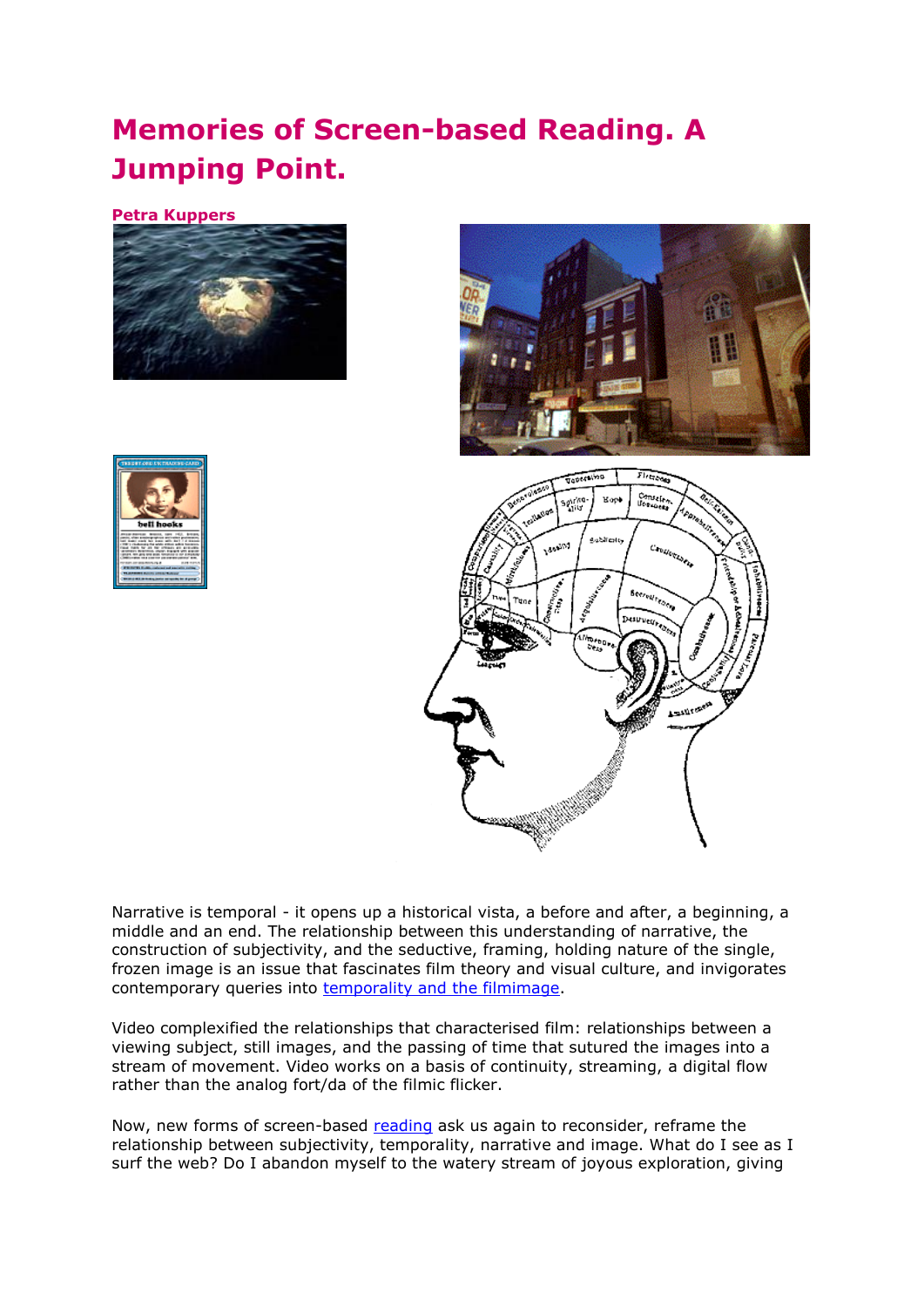myself over to the forces of nature, as the 'surfing' metaphor implies? How is my self, my time-based subjectivity, constructed through my browsing activity? What do I do as I

[split](http://www.brunel.ac.uk/editor/about/acad/sa/artresearch/entertext/issues/entertext1_2/index.htm) from the text to a new txt, or maybe a whole .doc?

Or [search](http://www.altavista.com/) in another universe, only to find an abandoned URL lurking in the back of my browser's memory?









My memory becomes a finite reservoir - an image opens faster once I have seen it before, but appears again in the temporary void of 'loading' once the .tmp is purged. Webwork can allow me to traverse my 'conscious' browsing through the prosthesis of a new memory, my hard disk's strange capacities:

New machines allow for new mechanics of [storytelling.](http://www.hwg.org/) You are able to create new image-based narratives of your own temporality and perception if you mine the traces of your Internet sessions. A random-access base of images which trigger memories, or obscure recognition, or total misrecognition can be created by a photoalbum program (mine is Multimedia Xplorer, from the front of a computer magazine). Point it toward your web-browser's disk-space, get it to create a vista of your recent web-surfs, and see what you have missed.

Surfing has similarities to the non/consumerist activity of Benjamin's flaneur and his stroll past shopping windows. In surfing, the assault of form, shape, text and pictorial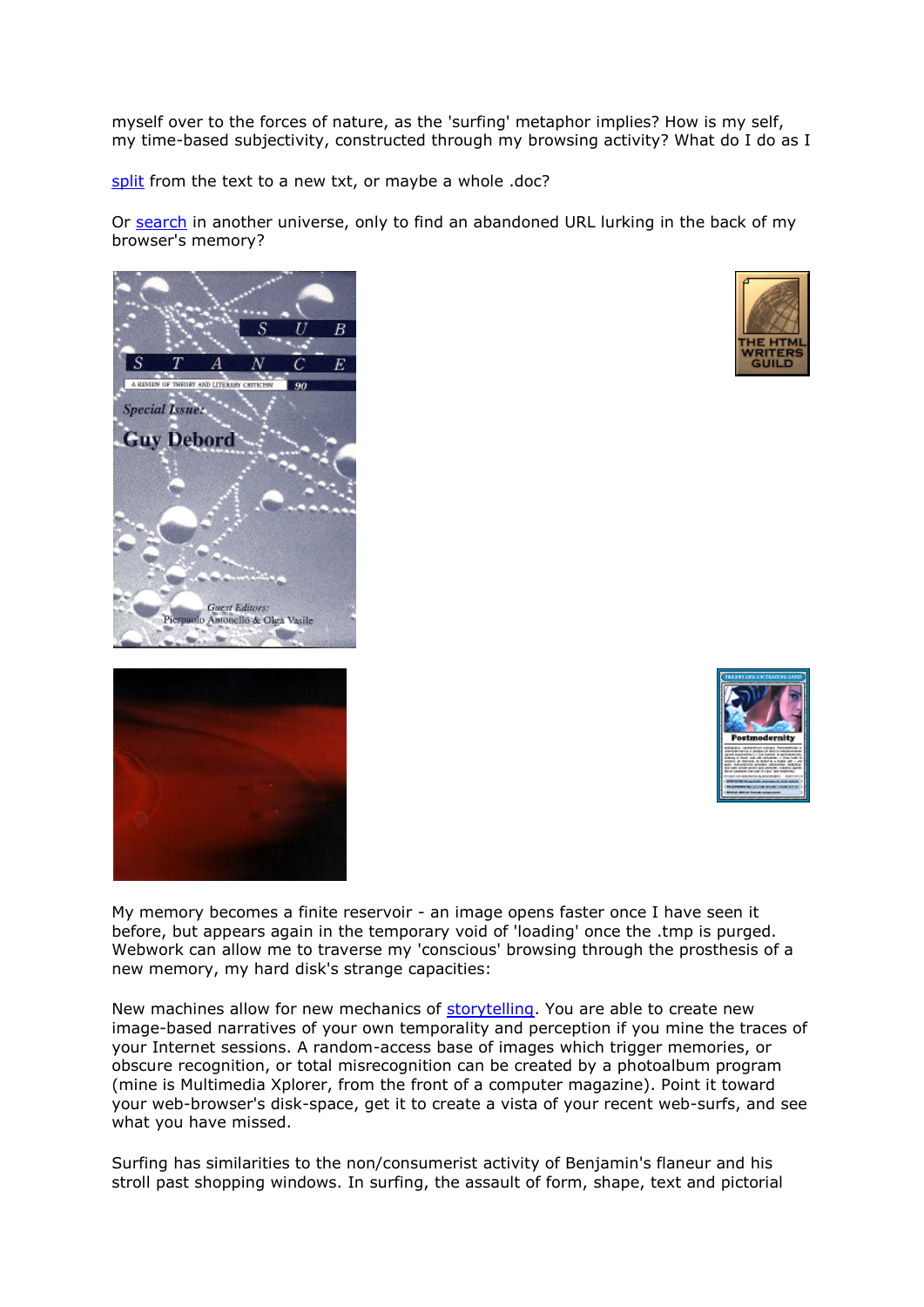allusion allow for a distracted surveying as websites pass in front of our eyes. But once ripped (like MP3s) out of their page-contexts, the jpgs and gifs of these sites create a strange vision. Am I remembering the images from a week's worth of surfing as they appear on screen? What new connections, new readings emerge as the context of postmodern consumption and identity parade opens up to allow new observations to emerge?

A new history of my week appears on my screen whenever I trigger the deja-vu of an 'image/memory session'. I see my browsing in a new light, make new connections, and a new hypertext emerges as the wasteproducts of my 'official' search-based activity are brought up to the light.









Reading the web at this cultural moment is still 'reading', without the full potential for identification opened up for us by classical film narrative. The 'reading' stays in the foreground as pages load, often slowly, crawl across the screen to the beat of my wrist. Currently, surfing the web isn't perceived as passive, it demands physical as well as psychological response in order to create a narrative.

Will the mouse in my hand become as naturalised as the reader's page-turning has become over the years of my adolescence? Will, on the other hand, the act of visiting the cinema, the [acts](http://www.odeon.co.uk/) surrounding the laid-back viewing in plush chairs, become a more and